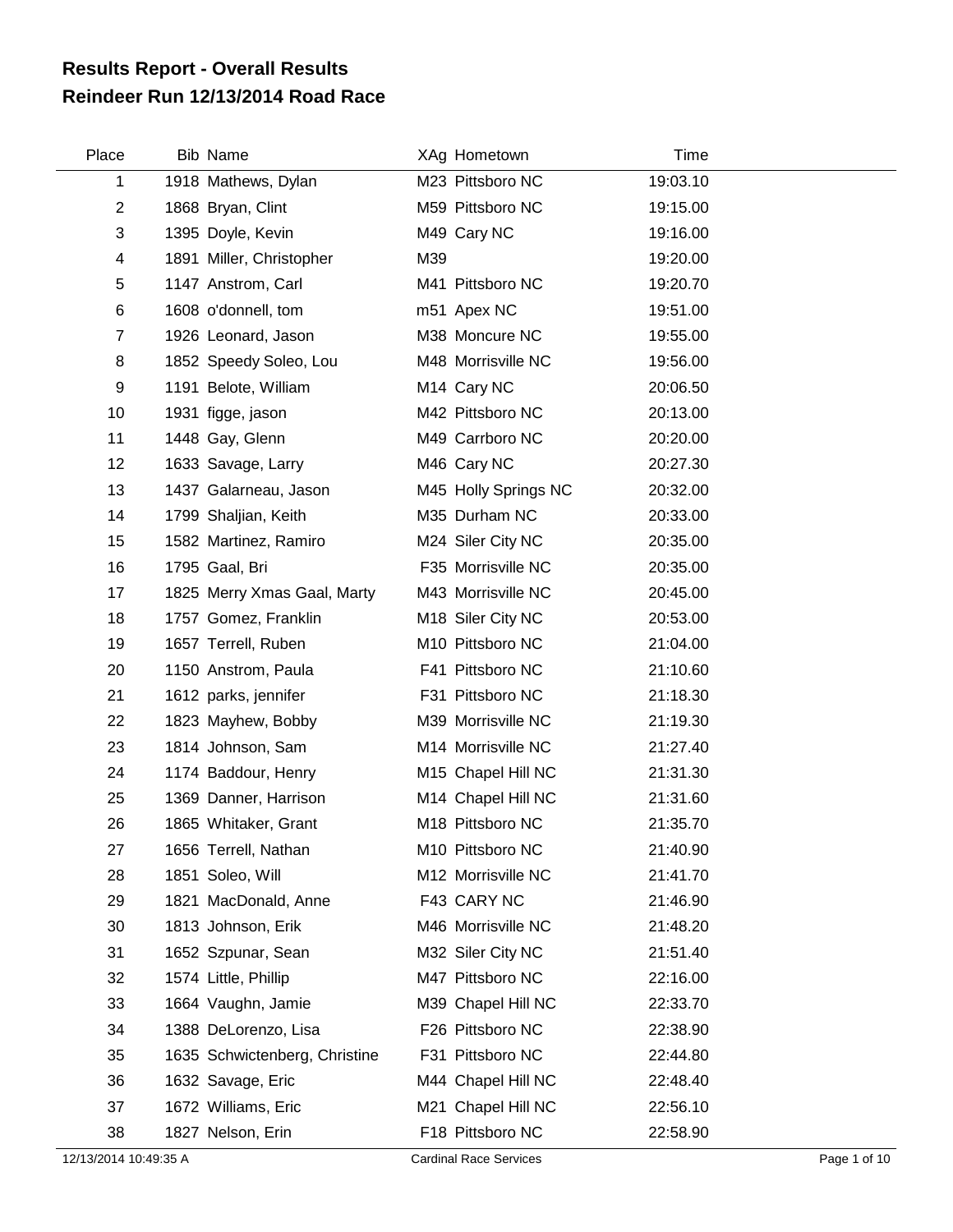| Place | <b>Bib Name</b>          | XAg Hometown         | Time     |
|-------|--------------------------|----------------------|----------|
| 39    | 1797 Clark, Wade         | M69 Pittsboro NC     | 22:59.70 |
| 40    | 1839 Rubinas, Charlie    | M13 Pittsboro NC     | 23:22.10 |
| 41    | 1811 Jaggers, Kristopher | M24 Sanford NC       | 23:23.90 |
| 42    | 1310 Cook, Jeff          | M35 Apex NC          | 23:24.60 |
| 43    | 1843 Savage, Martina     | F17 Cary NC          | 23:24.70 |
| 44    | 1925 Perry, Bridget      | F47 Pittsboro NC     | 23:38.10 |
| 45    | 1535 Harcum, Brandon     | M31 Lillington NC    | 23:40.20 |
| 46    | 1353 Culbertson, David   | M46 Pittsboro NC     | 23:41.70 |
| 47    | 1309 COOK, JACLYN        | F32 Apex NC          | 23:44.30 |
| 48    | 1693 Brown, Karmen       | F14 Siler City NC    | 23:45.40 |
| 49    | 1838 Robbins, Mary       | F30 Morrisville NC   | 23:56.10 |
| 50    | 1558 Johnson, Sergei     | M14 Pittsboro NC     | 23:56.50 |
| 51    | 1503 Griffin, Hayden     | M14 Pittsboro NC     | 24:04.70 |
| 52    | 1685 Zimmerman, Quade    | M14 Pittsboro NC     | 24:12.90 |
| 53    | 1564 Kilgo, Hope         | F27 Carrboro NC      | 24:17.20 |
| 54    | 1255 Boyd, Sailor        | M14 Ramseur NC       | 24:22.70 |
| 55    | 1542 Hickerson, Michelle | F45 Chapel Hill NC   | 24:25.10 |
| 56    | 1809 Harrison, AJ        | M19 Winston Salem NC | 24:28.80 |
| 57    | 1173 Baddour, Allen      | M43 Chapel Hill NC   | 24:38.40 |
| 58    | 1690 Breedlove, Kristen  | F30 Goldston NC      | 24:41.50 |
| 59    | 1760 Gregson, Olivia     | F14 Siler City NC    | 24:43.30 |
| 60    | 1756 Garcia, Ana         | F17 Siler City NC    | 24:44.00 |
| 61    | 1194 Bojanowski, Jessica | F33 Holyoke MA       | 24:48.30 |
| 62    | 1667 Walsh, Braden       | F38 Pittsboro NC     | 24:51.40 |
| 63    | 1929 Hanson, Rebekah     | F28 Ramseur NC       | 24:54.20 |
| 64    | 1190 Bartholomew, Justin | M38 Pittsboro NC     | 24:54.60 |
| 65    | 1861 tullo, john         | M56 Chapel Hill NC   | 24:57.30 |
| 66    | 1786 Darnell, Tyree      | M27 Pittsboro NC     | 25:08.10 |
| 67    | 1370 Danner, Jeff        | M48 Chapel Hill NC   | 25:12.00 |
| 68    | 1614 patten, evelyn      | F12 Chapel Hill NC   | 25:14.10 |
| 69    | 1634 Schoole, Pete       | M46 Pittsboro NC     | 25:17.20 |
| 70    | 1866 Whitaker, Tyler     | M18 Pittsboro NC     | 25:18.80 |
| 71    | 2206 Tanceusz, Kevin     | M32 Pittsboro NC     | 25:21.00 |
| 72    | 1615 Patten, Trevor      | M12 Carrboro NC      | 25:38.40 |
| 73    | 1683 Zimmerman, Keegan   | M14 Pittsboro NC     | 25:55.20 |
| 74    | 1516 Griffin, Noah       | M12 Pittsboro NC     | 25:55.40 |
| 75    | 1545 Hoerner, Erin       | F25 Chapel Hill NC   | 25:59.60 |
| 76    | 1791 Fiorito, Teresa     | F12 Chapel Hill NC   | 25:59.70 |
| 77    | 2208 Teague, Evan        | M17 Siler City NC    | 26:00.50 |
| 78    | 1790 Fiorito, Agustin    | M43 Chapel Hill NC   | 26:06.40 |
| 79    | 1841 Rubinas, Peter      | M39 Pittsboro NC     | 26:12.90 |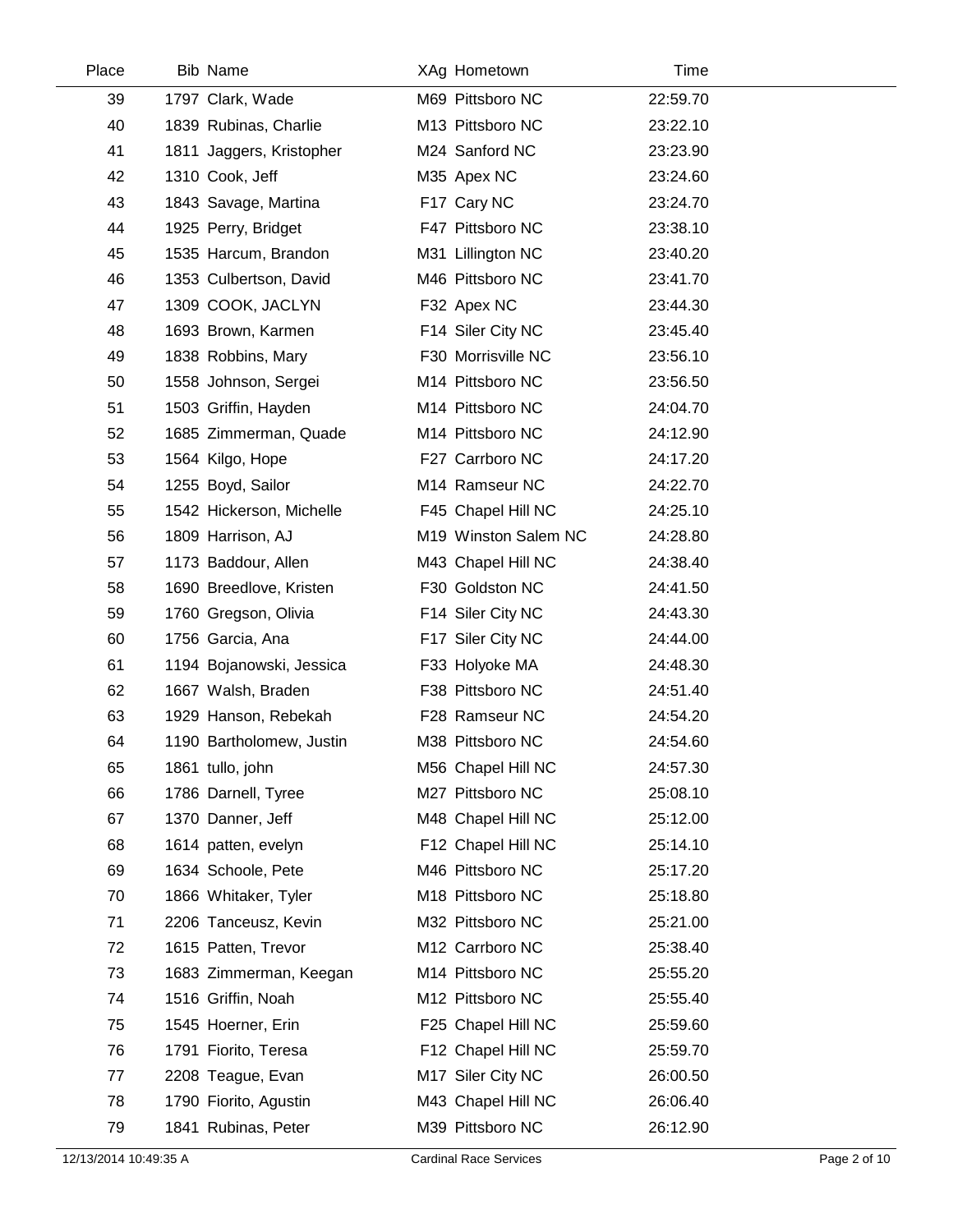| Place | Bib Name                    | XAg Hometown         | Time     |  |
|-------|-----------------------------|----------------------|----------|--|
| 80    | 1371 davis, rob             | m51 Siler City NC    | 26:13.60 |  |
| 81    | 1609 Oliver, Mark           | M23 Pittsboro NC     | 26:16.50 |  |
| 82    | 1889 Kidd, Phillip          | M45 Sanford NC       | 26:23.70 |  |
| 83    | 1837 Renner, Tate           | F51 Pittsboro NC     | 26:28.80 |  |
| 84    | 1698 Chance, Brad           | M52 asheboro NC      | 26:29.90 |  |
| 85    | 1646 Stewart, Robert        | M26 Chapel Hill NC   | 26:32.10 |  |
| 86    | 1611 Palmer, Justin         | M25 Goldston NC      | 26:44.80 |  |
| 87    | 1670 Whitehead, Carson      | M10 Ramseur NC       | 26:46.80 |  |
| 88    | 1607 Oberleithner, Angelica | F45 DURHAM NC        | 26:49.00 |  |
| 89    | 1870 Burkhead, Sholl        | F10 Sanford NC       | 26:51.80 |  |
| 90    | 1613 Patten, Charlie        | M12 Carrboro NC      | 26:54.00 |  |
| 91    | 1590 Megginson, Calvin      | M24 Pittsboro NC     | 26:58.20 |  |
| 92    | 1483 Gold, Owen             | M16 Whitsett NC      | 26:59.60 |  |
| 93    | 1764 Hedrick, Joanna        | F51 Siler City NC    | 26:59.70 |  |
| 94    | 1857 Taylor, Harry          | M50 Siler City NC    | 27:01.20 |  |
| 95    | 1855 Strowd, Jim            | M73 Cornelius NC     | 27:02.40 |  |
| 96    | 1927 Killian, Matt          | M42 Pittsboro NC     | 27:04.20 |  |
| 97    | 1691 Brieto, Nathan         | M32 Chapel Hill NC   | 27:04.70 |  |
| 98    | 1886 Jackson, Karen         | F57 Sanford NC       | 27:11.90 |  |
| 99    | 1518 Griffin, Tommy         | M29 Wilmington NC    | 27:12.40 |  |
| 100   | 1576 Liverman, Megan        | F27 Raleigh NC       | 27:12.90 |  |
| 101   | 1580 Marshall, Geoffrey     | M64 Pittsboro NC     | 27:13.80 |  |
| 102   | 1774 LeBlanc, Jay           | M74 Pittsboro NC     | 27:16.80 |  |
| 103   | 1793 fox, gemma             | F36 Charlotte NC     | 27:18.00 |  |
| 104   | 1536 Harrington, Philip     | M51 Pittsboro NC     | 27:21.70 |  |
| 105   | 2230 Yale, David            | M41 Pittsboro NC     | 27:23.60 |  |
| 106   | 2219 Wood, Wendy            | F44 Chapel Hill NC   | 27:28.50 |  |
| 107   | 2191 Pillars, Wendi         | F45 Siler City NC    | 27:29.60 |  |
| 108   | 1678 Wood, Ashley           | F24 Apex NC          | 27:30.90 |  |
| 109   | 1834 piscitelli, joanne     | f58 Durham NC        | 27:34.30 |  |
| 110   | 1773 Lask, Alestra          | F16 Siler City NC    | 27:43.80 |  |
| 111   | 1543 Hickerson, Natalie     | F14 Chapel Hill NC   | 27:45.30 |  |
| 112   | 1534 Haney, Cleotis         | M49 Holly Springs NC | 27:45.60 |  |
| 113   | 1911 Williamson, Owen       | M12 Pittsboro NC     | 27:46.30 |  |
| 114   | 1887 Jones, Watson          | M12 Pittsboro NC     | 27:46.30 |  |
| 115   | 1921 Teague, Charlie        | M50 Siler City NC    | 27:49.20 |  |
| 116   | 1557 Johnson, Pete          | M46 Pittsboro NC     | 27:50.40 |  |
| 117   | 1621 Race, Joe              | M35 Midland VA       | 27:56.00 |  |
| 118   | 1549 Horney, Pete           | M72 Cary NC          | 27:59.50 |  |
| 119   | 1884 Harris, David          | M55 Pittsboro NC     | 28:15.60 |  |
| 120   | 2194 Pyke, Jessica          | F23 Carrboro NC      | 28:19.50 |  |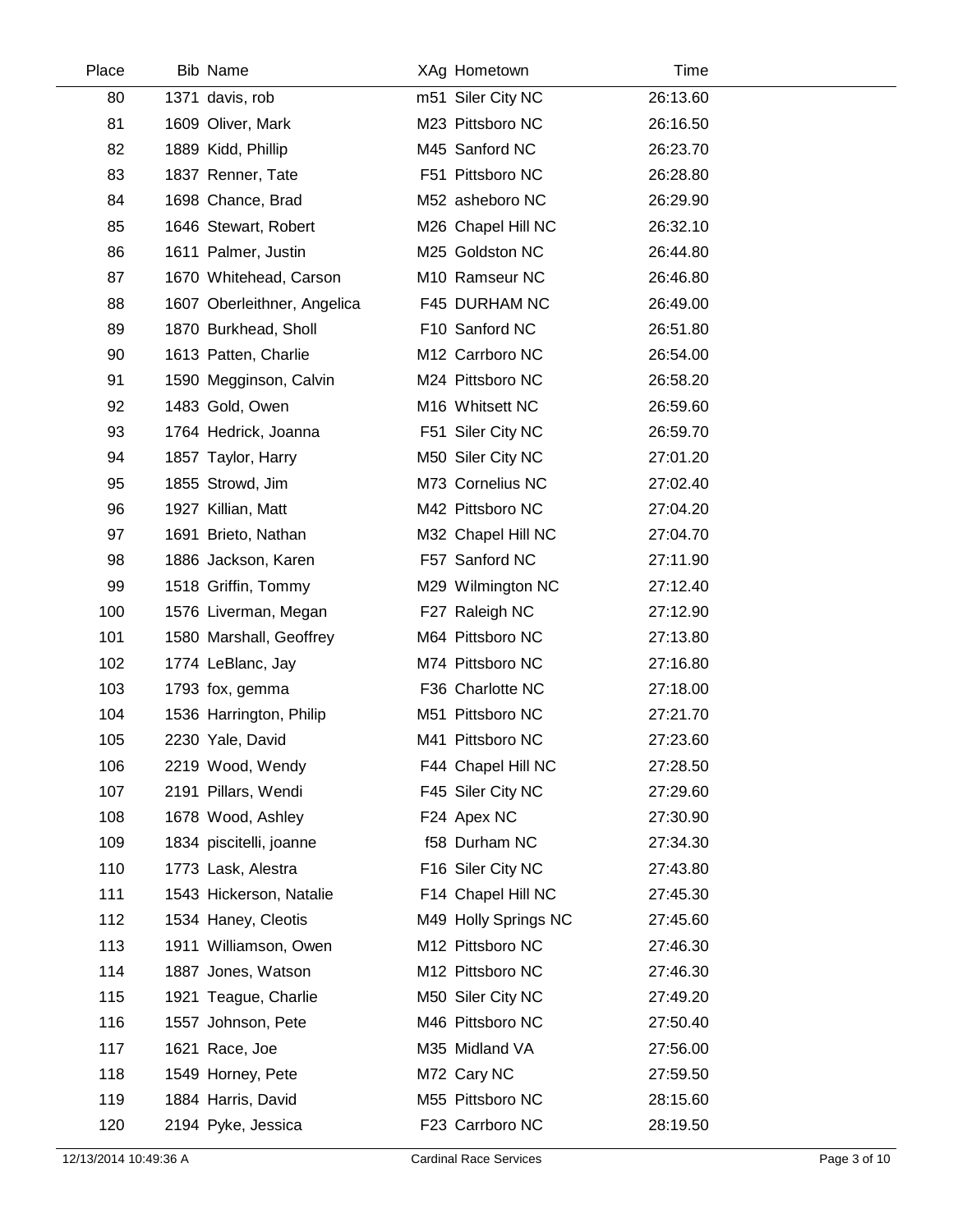| Place | Bib Name                 | XAg Hometown         | Time     |  |
|-------|--------------------------|----------------------|----------|--|
| 121   | 1766 Houthoofd, Ryan     | M23 Carrboro NC      | 28:20.00 |  |
| 122   | 1651 Szilvay, Pete       | M49 Siler City NC    | 28:20.30 |  |
| 123   | 2211 Thompson, Melanie   | F38                  | 28:26.70 |  |
| 124   | 1696 Campbell, Thomas    | M57 Siler City NC    | 28:28.20 |  |
| 125   | 1877 Elkins, Sawyer      | M10 Bear Creek NC    | 28:33.50 |  |
| 126   | 1579 Lynch, Grayson      | M14 Pittsboro NC     | 28:39.40 |  |
| 127   | 2209 Thompson, Collin    | M10                  | 28:48.70 |  |
| 128   | 1166 ATKINS, WILLIAM     | M58 Sanford NC       | 28:55.70 |  |
| 129   | 1920 Devinny, Becky      | F48 Siler City NC    | 29:07.90 |  |
| 130   | 1436 Gaines, Lindsay     | F29 Siler City NC    | 29:08.60 |  |
| 131   | 1629 Rojas, Enrique      | M43 Siler City NC    | 29:12.20 |  |
| 132   | 1649 Stout, Ricky        | M53 Goldston NC      | 29:12.40 |  |
| 133   | 1653 Tanoury, Tammy      | F41 Raleigh NC       | 29:14.30 |  |
| 134   | 1768 Jeffreys, Nick      | M30 Holly Springs NC | 29:16.40 |  |
| 135   | 1817 Kendra, Victoria    | F43 Siler City NC    | 29:20.40 |  |
| 136   | 1779 Matthews, Shalon    | F31 Sanford NC       | 29:26.60 |  |
| 137   | 1650 Stucke, Sarah       | F38 DURHAM NC        | 29:27.20 |  |
| 138   | 1326 Cuicchi, Chesley    | F38 Chapel Hill NC   | 29:31.10 |  |
| 139   | 1893 Miller, Matt        | M38 Sanford NC       | 29:34.40 |  |
| 140   | 1815 KELLY, LAUREN       | F29 Raleigh NC       | 29:35.00 |  |
| 141   | 1802 Greeson, Justin     | M33 Raleigh NC       | 29:35.10 |  |
| 142   | 1863 Walgate, Edward     | M34 Pittsboro NC     | 29:37.90 |  |
| 143   | 1484 goldston, beth      | F62 Sanford NC       | 29:53.70 |  |
| 144   | 1684 Zimmerman, Mitchell | M47 Pittsboro NC     | 29:56.40 |  |
| 145   | 1517 griffin, stephanie  | F41 Pittsboro NC     | 29:56.40 |  |
| 146   | 1659 Thomas, Seth        | M23 Lillington NC    | 29:58.10 |  |
| 147   | 1290 Causey, William     | M67 Sanford NC       | 30:13.60 |  |
| 148   | 2154 Parr, Lindy         | F69 Pittsboro NC     | 30:17.30 |  |
| 149   | 1782 Axe, Kelsey         | F25 Carrboro NC      | 30:22.80 |  |
| 150   | 1833 Pincus, Nan         | F21 Chapel Hill NC   | 30:26.50 |  |
| 151   | 1637 Sescilla, Andrew    | M35 Siler City NC    | 30:28.00 |  |
| 152   | 1376 DeJong, Dori        | F44 Pittsboro NC     | 30:32.50 |  |
| 153   | 1589 Meeks, Abigail      | F20 Pittsboro NC     | 30:32.70 |  |
| 154   | 1682 wright, sarah       | F24 Siler City NC    | 30:38.60 |  |
| 155   | 1584 McKenzie, Shawn     | M46 Siler City NC    | 30:39.00 |  |
| 156   | 1547 Holsonback, Kalin   | F25 Chapel Hill NC   | 30:46.30 |  |
| 157   | 1660 Thompson, Kathy     | F46 Pittsboro NC     | 30:50.30 |  |
| 158   | 1882 Harris, Alex        | M24 Pittsboro NC     | 30:53.90 |  |
| 159   | 1602 Morgan, Alex        | M7 Siler City NC     | 30:56.30 |  |
| 160   | 1876 Elkins, Beth        | F36 Bear Creek NC    | 30:59.40 |  |
| 161   | 1401 Entrekin, Walter    | M8 Pittsboro NC      | 30:59.70 |  |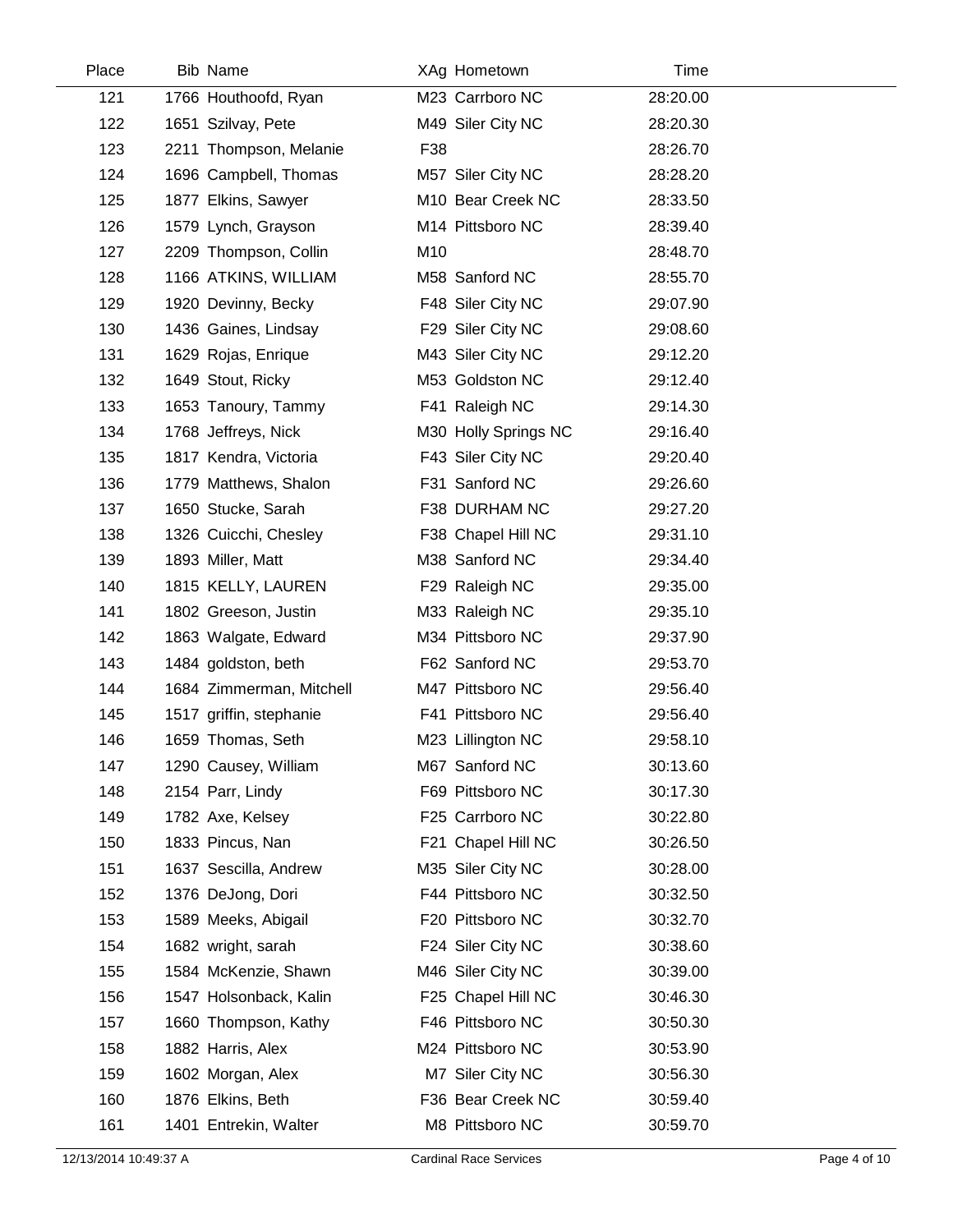| Place | Bib Name                 | XAg Hometown       | Time     |  |
|-------|--------------------------|--------------------|----------|--|
| 162   | 1400 Entrekin, Karen     | F40 Pittsboro NC   | 31:00.50 |  |
| 163   | 1789 Ferrick, Lilly      | F48 Durham NC      | 31:00.60 |  |
| 164   | 1755 Garcia, Ainhoa      | F39 Carrboro NC    | 31:07.10 |  |
| 165   | 1699 Clark, Thomas       | M68 Siler City NC  | 31:08.10 |  |
| 166   | 1578 Lynch, DJ           | F49 Pittsboro NC   | 31:19.60 |  |
| 167   | 1641 Smith, Gail         | F56 Sanford NC     | 31:27.80 |  |
| 168   | 1910 Williamson, Elias   | M12 Pittsboro NC   | 31:36.00 |  |
| 169   | 1692 Bright, Christie    | F42 Bear Creek NC  | 31:42.10 |  |
| 170   | 1826 Mooring, Tracy      | F36 Durham NC      | 31:43.10 |  |
| 171   | 1554 Jekubovitch, Nan    | F58 Siler City NC  | 31:48.80 |  |
| 172   | 1856 Sudol, Justin       | M36 Cary NC        | 31:52.70 |  |
| 173   | 1648 Stiegler, Nicolas   | M15 DURHAM NC      | 31:54.90 |  |
| 174   | 1840 Rubinas, Patrick    | M11 Pittsboro NC   | 31:58.30 |  |
| 175   | 1314 COTTEN, WENDY       | F48 Sanford NC     | 32:01.00 |  |
| 176   | 1769 Keune, Sarah        | F32 Apex NC        | 32:01.10 |  |
| 177   | 1680 Wood, Margaret      | F56 Siler City NC  | 32:02.70 |  |
| 178   | 1426 Frederick, Kim      | F37 Apex NC        | 32:26.00 |  |
| 179   | 1195 Boshold, Darcy      | F32 Apex NC        | 32:26.20 |  |
| 180   | 1506 Griffin, Jackie     | F58 Sanford NC     | 32:39.40 |  |
| 181   | 1818 Lemons, Charlie     | M58 Siler City NC  | 32:40.60 |  |
| 182   | 1785 Collura, Linda      | F51 Pittsboro NC   | 32:48.70 |  |
| 183   | 1581 Martina, Milinda    | F42 Pittsboro NC   | 32:50.60 |  |
| 184   | 1919 Moore, Kim          | F46 Moncure NC     | 32:53.60 |  |
| 185   | 1816 kendra, Kenneth     | M43 Siler City NC  | 32:56.50 |  |
| 186   | 1679 Wood, Craig         | M54 Siler City NC  | 32:56.50 |  |
| 187   | 1429 Frost, Olivia       | F14 Pittsboro NC   | 33:02.60 |  |
| 188   | 1537 Hart, Buff          | F18 Pittsboro NC   | 33:03.30 |  |
| 189   | 1627 Roberson, Beth      | F42 Chapel Hill NC | 33:08.80 |  |
| 190   | 1603 Morgan, Chad        | M39 Siler City NC  | 33:18.00 |  |
| 191   | 1186 Barnes, Dan         | M49 Siler City NC  | 33:18.70 |  |
| 192   | 1237 Bowser, Nikki       | F21 Cary NC        | 33:23.20 |  |
| 193   | 1573 Little, Carrie      | F42 Pittsboro NC   | 33:26.50 |  |
| 194   | 1762 Harris, Abigail     | F <sub>22</sub>    | 33:32.30 |  |
| 195   | 1384 Dekaney, Kyle       | M14 Pittsboro NC   | 33:32.40 |  |
| 196   | 1550 Horton, Jennette    | F41 Pittsboro NC   | 33:40.90 |  |
| 197   | 1539 Hasbrouck, Patricia | F53 Pittsboro NC   | 33:46.80 |  |
| 198   | 1869 Burkhead, Sabrina   | F37 Sanford NC     | 33:57.10 |  |
| 199   | 1916 Wolfe, Bethany      | F23 Durham NC      | 34:03.50 |  |
| 200   | 1875 Elkins, Abby        | F12 Bear Creek NC  | 34:04.30 |  |
| 201   | 1787 Delk, Rebecca       | F23 Denton NC      | 34:05.70 |  |
| 202   | 1647 Stiegler, Hannah    | F10 DURHAM NC      | 34:05.90 |  |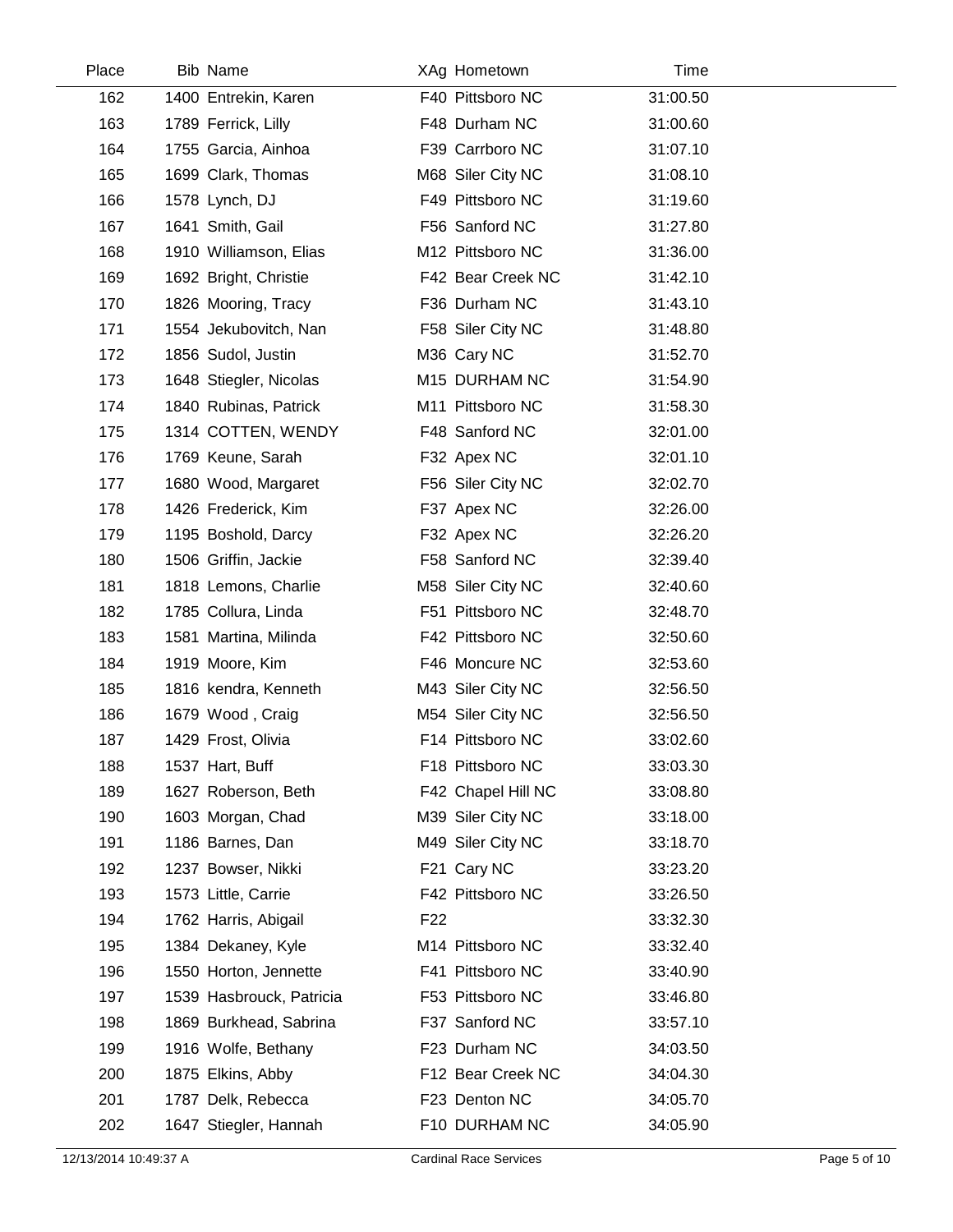| Place | Bib Name                 |    | XAg Hometown        | Time     |  |
|-------|--------------------------|----|---------------------|----------|--|
| 203   | 1572 Lilley, Natalie     |    | F40 Pittsboro NC    | 34:08.00 |  |
| 204   | 1642 Smith, Maryann      |    | F64 Pittsboro NC    | 34:09.70 |  |
| 205   | 1571 Lee, Megan          |    | F24 Sanford NC      | 34:14.20 |  |
| 206   | 1896 Nash, Jessica       |    | F13 Chapel Hill NC  | 34:16.00 |  |
| 207   | 1555 Johnson, Abby       |    | F13 Pittsboro NC    | 34:16.40 |  |
| 208   | 1501 Greger-Holt, Nanci  |    | F58 Pittsboro NC    | 34:19.80 |  |
| 209   | 1493 Greger-Holt, George |    | M59 Pittsboro NC    | 34:20.70 |  |
| 210   | 1569 Kundig, Peter       |    | M8 Pittsboro NC     | 34:22.30 |  |
| 211   | 1423 Fowler, Tracy       |    | F43 Pittsboro NC    | 34:22.70 |  |
| 212   | 1556 Johnson, Emi        |    | F11 Pittsboro NC    | 34:24.10 |  |
| 213   | 1751 Coble, Tara         |    | F37 BURLINGTON NC   | 34:24.60 |  |
| 214   | 1885 Hawes, LaDeane      |    | F34 Chapel Hill NC  | 34:41.90 |  |
| 215   | 1567 Kristiansen, Erik   |    | M37 Chapel Hill NC  | 34:42.70 |  |
| 216   | 1566 Kristiansen, Ellie  |    | F5 Chapel Hill NC   | 34:42.70 |  |
| 217   | 1864 Warren, Natalie     |    | F31 Sanford NC      | 34:43.20 |  |
| 218   | 1862 Wagoner, Robin      |    | F39 Pittsboro NC    | 34:43.70 |  |
| 219   | 1630 Saltzman, Alexander |    | M14 Chapel Hill NC  | 34:53.00 |  |
| 220   | 1577 Lockhart, Jennifer  |    | F52 Chapel Hill NC  | 34:54.00 |  |
| 221   | 1822 Malterer, Melanie   |    | F36 Chapel Hill NC  | 34:54.70 |  |
| 222   | 1895 Nash, Elizabeth     |    | F13 Chapel Hill NC  | 34:58.50 |  |
| 223   | 1803 Griffith, Sam       |    | M11 Pittsboro NC    | 35:19.60 |  |
| 224   | 1800 Gordon, Diane       |    | F44 Pittsboro NC    | 35:21.30 |  |
| 225   | 1788 Derr, Kisha         |    | F34 Sanford NC      | 35:35.70 |  |
| 226   | 1701 Coble, Cody         |    | M19 BURLINGTON NC   | 35:42.20 |  |
| 227   | 2199 Routh, Christine    |    | F28 Chapel Hill NC  | 35:42.40 |  |
| 228   | 1638 Sescilla, Laura     |    | F38 Siler City NC   | 35:44.10 |  |
| 229   | 1928 Wilcox, Bill        |    | M57 Chapel Hill NC  | 35:58.40 |  |
| 230   | 1563 Keck, Laura         |    | F26 Siler City NC   | 36:00.80 |  |
| 231   | 1397 Enoch, Sharon       |    | F57 Brown Summit NC | 36:11.80 |  |
| 232   | 1538 Hart, Libby         |    | F47 Pittsboro NC    | 36:18.30 |  |
| 233   | 1427 Frost, Lynn         |    | F45 Pittsboro NC    | 36:18.60 |  |
| 234   | 1907 Simpson, Susan      |    | F56 Chapel Hill NC  | 36:19.00 |  |
| 235   | 2210 Thompson, Keni      | M7 |                     | 36:36.20 |  |
| 236   | 2138 Parker, Karen       |    | F47 Chapel Hill NC  | 36:51.50 |  |
| 237   | 1812 Jarvis, Tina        |    | F36 Durham NC       | 36:58.40 |  |
| 238   | 1604 Morton, Jennifer    |    | F35 Pittsboro NC    | 37:00.60 |  |
| 239   | 1781 Allen, Devon        |    | F20 Hillsborough NC | 37:12.10 |  |
| 240   | 1836 Quigley, Joann      |    | F58 Hillsborough NC | 37:13.00 |  |
| 241   | 1892 Miller, Crissy      |    | F38 Sanford NC      | 37:14.70 |  |
| 242   | 1459 Geiser, Dennis      |    | M70 Pittsboro NC    | 37:30.70 |  |
| 243   | 1881 Harper, Jennie      |    | F42 Bear Creek NC   | 37:33.70 |  |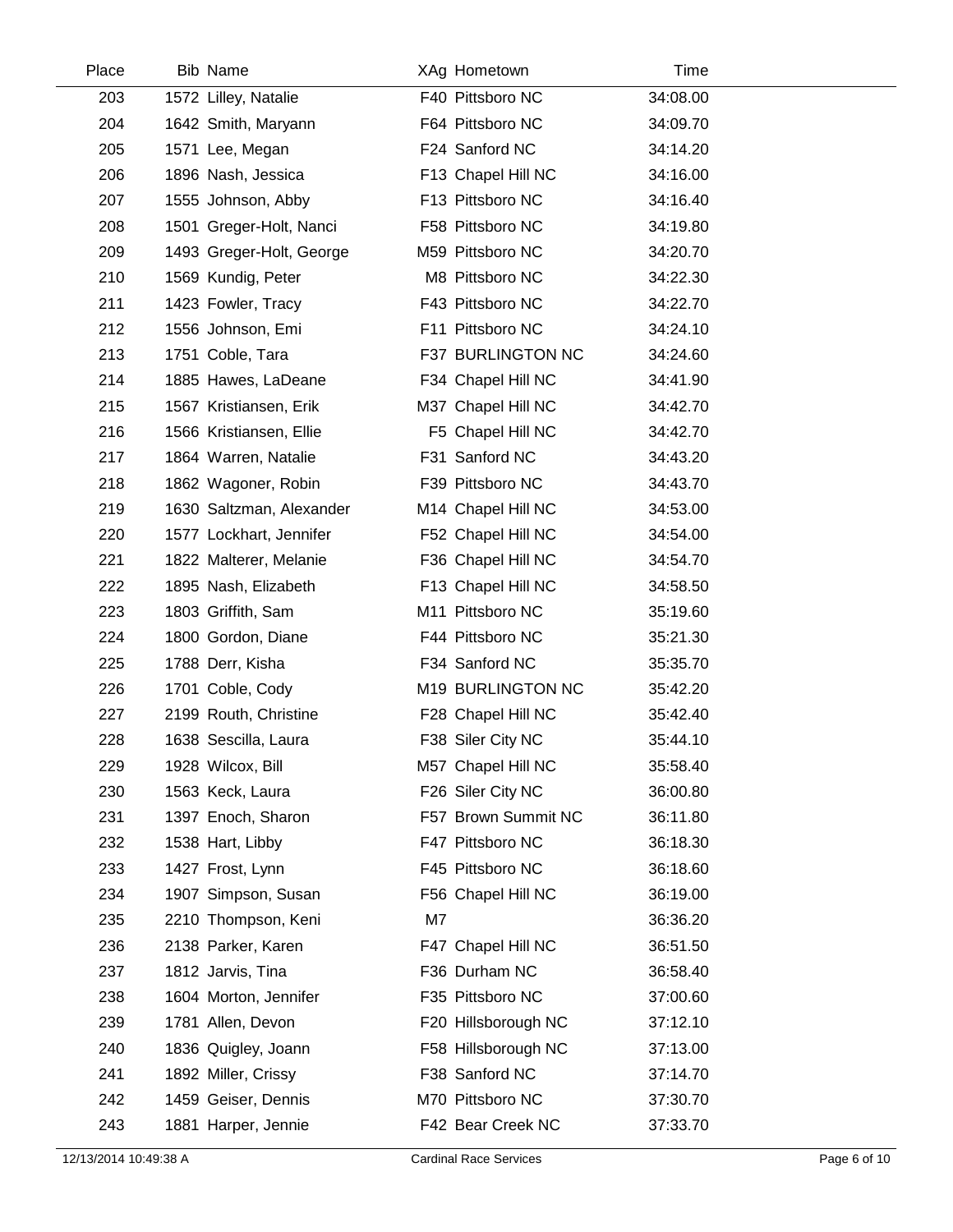| Place |     | Bib Name                 |     | XAg Hometown           | Time     |  |
|-------|-----|--------------------------|-----|------------------------|----------|--|
|       | 244 | 1854 Strassel, Mary      |     | F37 Pittsboro NC       | 37:56.40 |  |
|       | 245 | 1575 Little, Sheri       |     | F52 Pittsboro NC       | 38:02.10 |  |
|       | 246 | 1487 Goyea, Matthew      |     | M11 Pittsboro NC       | 38:13.80 |  |
|       | 247 | 1832 Pincus, Michael     |     | M51 Chapel Hill NC     | 38:17.40 |  |
|       | 248 | 1923 Gomez, Gonzano      |     | M37 Whitsett NC        | 38:25.90 |  |
|       | 249 | 1662 Vaughn, Beth        |     | F37 Chapel Hill NC     | 38:31.40 |  |
|       | 250 | 1663 Vaughn, Jackson     |     | M7 Chapel Hill NC      | 38:31.80 |  |
|       | 251 | 1654 Teasdell, Alexis    |     | F22 CARY NC            | 38:33.10 |  |
|       | 252 | 2217 Whitt, Terrie       |     | F54 Pittsboro NC       | 38:42.70 |  |
|       | 253 | 1754 Ganter, Cheryl      |     | F54 Pittsboro NC       | 38:42.80 |  |
|       | 254 | 1835 Pulliam, Brenda     |     | F55 Chapel Hill NC     | 38:43.90 |  |
|       | 255 | 1888 Kesler, Karen       |     | F46 Chapel Hill NC     | 38:58.40 |  |
|       | 256 | 1898 Pass, Kris          |     | F45 Chapel Hill NC     | 39:01.00 |  |
|       | 257 | 1761 Hackney, Loretta    |     | F45 Chapel Hill NC     | 39:02.40 |  |
|       | 258 | 1758 Gray, Rose          |     | F32 Chapel Hill NC     | 39:07.90 |  |
|       | 259 | 1477 Gold, Melissa       |     | F22 Whitsett NC        | 39:11.60 |  |
|       | 260 | 1897 Nash, Olivia        |     | F13 Chapel Hill NC     | 39:39.10 |  |
|       | 261 | 1878 Fore, Jennifer      |     | F37 Raleigh NC         | 39:47.40 |  |
|       | 262 | 1930 Donnell, Bob        |     | M64 BURLINGTON NC      | 40:00.30 |  |
|       | 263 | 1903 Reese, Aaron        |     | M40 Pittsboro NC       | 40:04.00 |  |
|       | 264 | 1486 Goyea, Lizzie       |     | F9 Pittsboro NC        | 40:22.60 |  |
|       | 265 | 1860 tintinalli, liz     |     | F42 Grosse Pointe Park | 40:36.60 |  |
|       | 266 | 2018 Minge, Dale         |     | M63 Pittsboro NC       | 40:50.90 |  |
|       | 267 | 1048 Alexander, Mary     |     | F65 Raleigh NC         | 41:06.10 |  |
|       | 268 | 1485 Goyea, Abby         |     | F13 Pittsboro NC       | 41:07.60 |  |
|       | 269 | 1917 Brewer, Becky       |     | F27 Thomasville NC     | 41:07.70 |  |
|       | 270 | 1492 Goyea, Sarah        |     | F46 Pittsboro NC       | 41:10.80 |  |
|       | 271 | 1867 Bowman, Kathie      |     | F63 Apex NC            | 41:31.10 |  |
|       | 272 | 1665 Vogler, Katie       |     | F22 BURLINGTON NC      | 41:32.10 |  |
|       | 273 | 2201 Scott, Jennifer     | F43 |                        | 41:32.50 |  |
|       | 274 | 1904 Scott, Blair        |     | F32 Goldston NC        | 42:22.30 |  |
|       | 275 | 1792 fox, burton         |     | M72 Pittsboro NC       | 42:34.00 |  |
|       | 276 | 1796 Gordon, Alyssa      |     | F20 Pittsboro NC       | 42:38.00 |  |
|       | 277 | 1801 Gordon, Ken         |     | M56 Pittsboro NC       | 42:38.10 |  |
|       | 278 | 1932 Wilson, Brittany    |     | F27 Pittsboro NC       | 42:58.70 |  |
|       | 279 | 1619 Race, Elizabeth     |     | F33 Midland VA         | 43:13.10 |  |
|       | 280 | 1593 Megginson, Melissa  |     | F27 Durham NC          | 43:13.10 |  |
|       | 281 | 1620 Race, Genevieve     |     | F0 Midland VA          | 43:14.80 |  |
|       | 282 | 352 Acero, Lilia         |     | F39 Whitsett NC        | 43:22.80 |  |
|       | 283 | 1192 Blackburn, Isabelle |     | F11 Pittsboro NC       | 43:38.80 |  |
|       | 284 | 1193 Blackburn, Kate     |     | F38 Pittsboro NC       | 43:38.80 |  |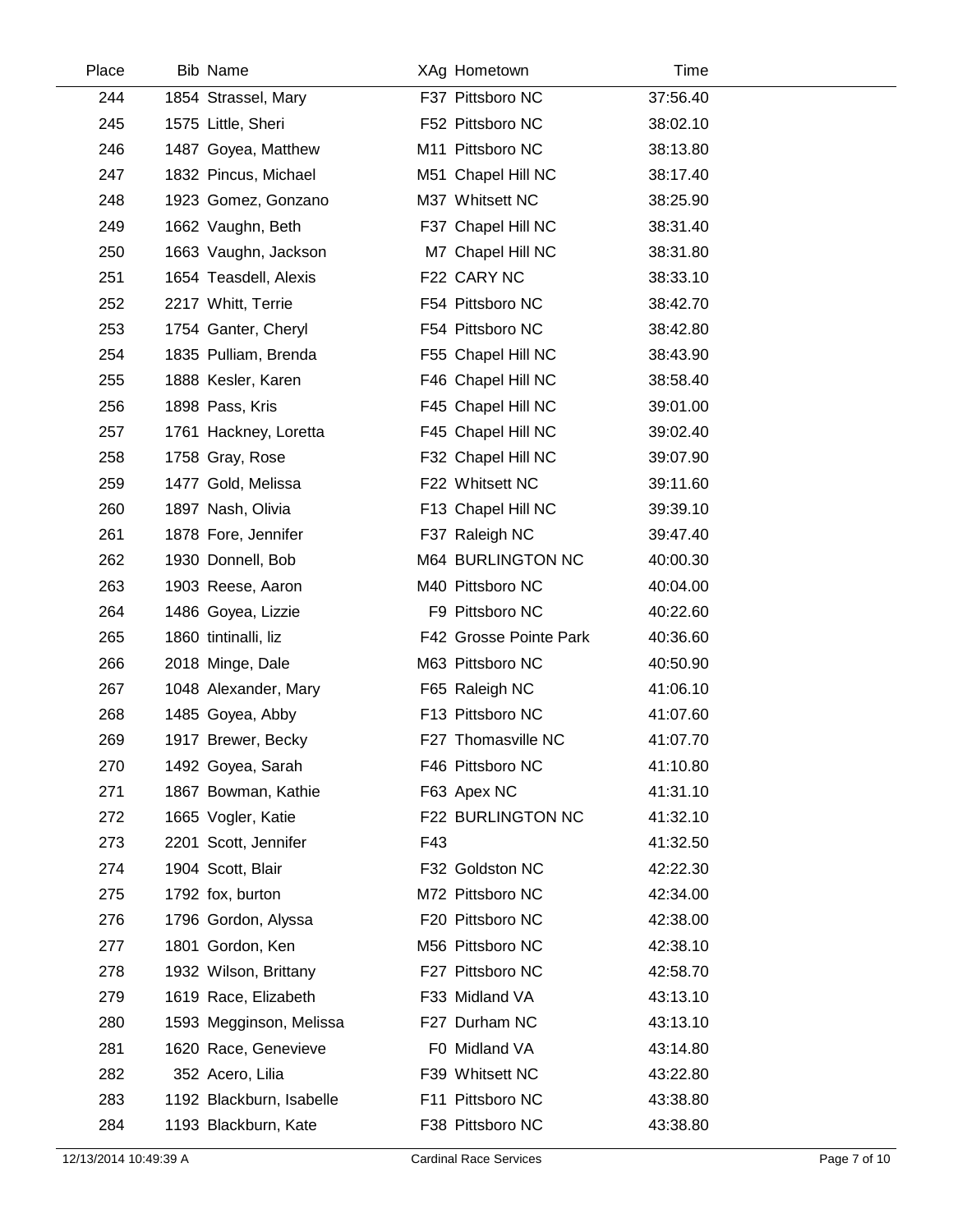| Place | Bib Name              | XAg Hometown           | Time     |  |
|-------|-----------------------|------------------------|----------|--|
| 285   | 1548 Homan, Sherri    | F37 Pittsboro NC       | 43:49.70 |  |
| 286   | 1671 Whitehead, Sandy | F43 Ramseur NC         | 43:50.70 |  |
| 287   | 1396 Elliott, Tiffany | F42 Apex NC            | 44:00.00 |  |
| 288   | 1912 Wolf, Benjamin   | M34 High Point NC      | 44:20.30 |  |
| 289   | 1900 Picard, Brian    | M37 Sanford NC         | 44:20.40 |  |
| 290   | 1421 FLYNT, HILARY    | F35 Sanford NC         | 44:34.40 |  |
| 291   | 1362 cutler, Sandy    | F45 Pittsboro NC       | 44:36.00 |  |
| 292   | 1626 Riddle, Danielle | F34 Sanford NC         | 44:36.60 |  |
| 293   | 1807 Hanood, Jannell  | F43 Goldston NC        | 44:59.00 |  |
| 294   | 1922 Dillon, Kelly    | F44 Pittsboro NC       | 45:21.90 |  |
| 295   | 1824 McCall, Ingram   | F47 Pittsboro NC       | 45:22.00 |  |
| 296   | 1924 Mathison, Mindy  | F46 Pittsboro NC       | 45:22.00 |  |
| 297   | 1610 Orphal, David    | M43 Siler City NC      | 45:31.90 |  |
| 298   | 1873 Clayton, Samuel  | M41 Sanford NC         | 45:36.70 |  |
| 299   | 1871 Clayton, Abigail | F8 Sanford NC          | 45:48.10 |  |
| 300   | 1901 Purdy, Mahari    | F9 Sanford NC          | 45:56.50 |  |
| 301   | 1304 collins, ruth    | F50 Siler City NC      | 45:56.50 |  |
| 302   | 1624 Reid, Dianne     | F64 Pittsboro NC       | 45:57.60 |  |
| 303   | 1853 Strassel, Keith  | M42 Pittsboro NC       | 46:11.90 |  |
| 304   | 2200 Russell, Bonnie  | F41 Chapel Hill NC     | 46:15.00 |  |
| 305   | 2056 Moore, Jennifer  | F40 Pittsboro NC       | 46:15.70 |  |
| 306   | 1675 Wilson, Rouse    | M60 Pittsboro NC       | 46:19.60 |  |
| 307   | 1592 Megginson, Keith | M63 Pittsboro NC       | 46:20.90 |  |
| 308   | 1820 lutz, ryan       | M37 Grosse Pointe Park | 46:24.00 |  |
| 309   | 1902 Purdy, Maleigha  | F9 Sanford NC          | 46:38.80 |  |
| 310   | 1560 Kapilovic, Fiona | F44 Chapel Hill NC     | 46:45.10 |  |
| 311   | 1669 White, Mandy     | F39 Chapel Hill NC     | 46:45.60 |  |
| 312   | 1844 Schliebe, Karl   | M34 Chapel Hill NC     | 47:19.10 |  |
| 313   | 1780 McLaurin, Karen  | F39 Siler City NC      | 47:21.40 |  |
| 314   | 1753 Dickerson, Irion | F38 Siler City NC      | 47:21.40 |  |
| 315   | 1805 Hall, Thomas     | M53 Pittsboro NC       | 47:55.80 |  |
| 316   | 1588 McNeill, Linda   | F51 Sanford NC         | 47:56.30 |  |
| 317   | 1804 Hall, Cindy      | F52 Pittsboro NC       | 48:05.00 |  |
| 318   | 1618 Poinsett, Amber  | F29 Alamance NC        | 48:15.30 |  |
| 319   | 2207 Teague, Dana     | F42 Pittsboro NC       | 48:16.40 |  |
| 320   | 1778 Matthews, Heidi  | F46 Siler City NC      | 48:19.30 |  |
| 321   | 1565 kimura, rhonda   | F51 Siler City NC      | 48:28.50 |  |
| 322   | 1559 kagy, dorit      | F73 Siler City NC      | 48:28.90 |  |
| 323   | 1562 Kay, Beverly     | F50 Sanford NC         | 48:34.50 |  |
| 324   | 1625 Reynolds, Robbie | M53 Wilmington NC      | 48:35.20 |  |
| 325   | 1677 Winecker, Ruth   | F49 Pittsboro NC       | 48:48.00 |  |
|       |                       |                        |          |  |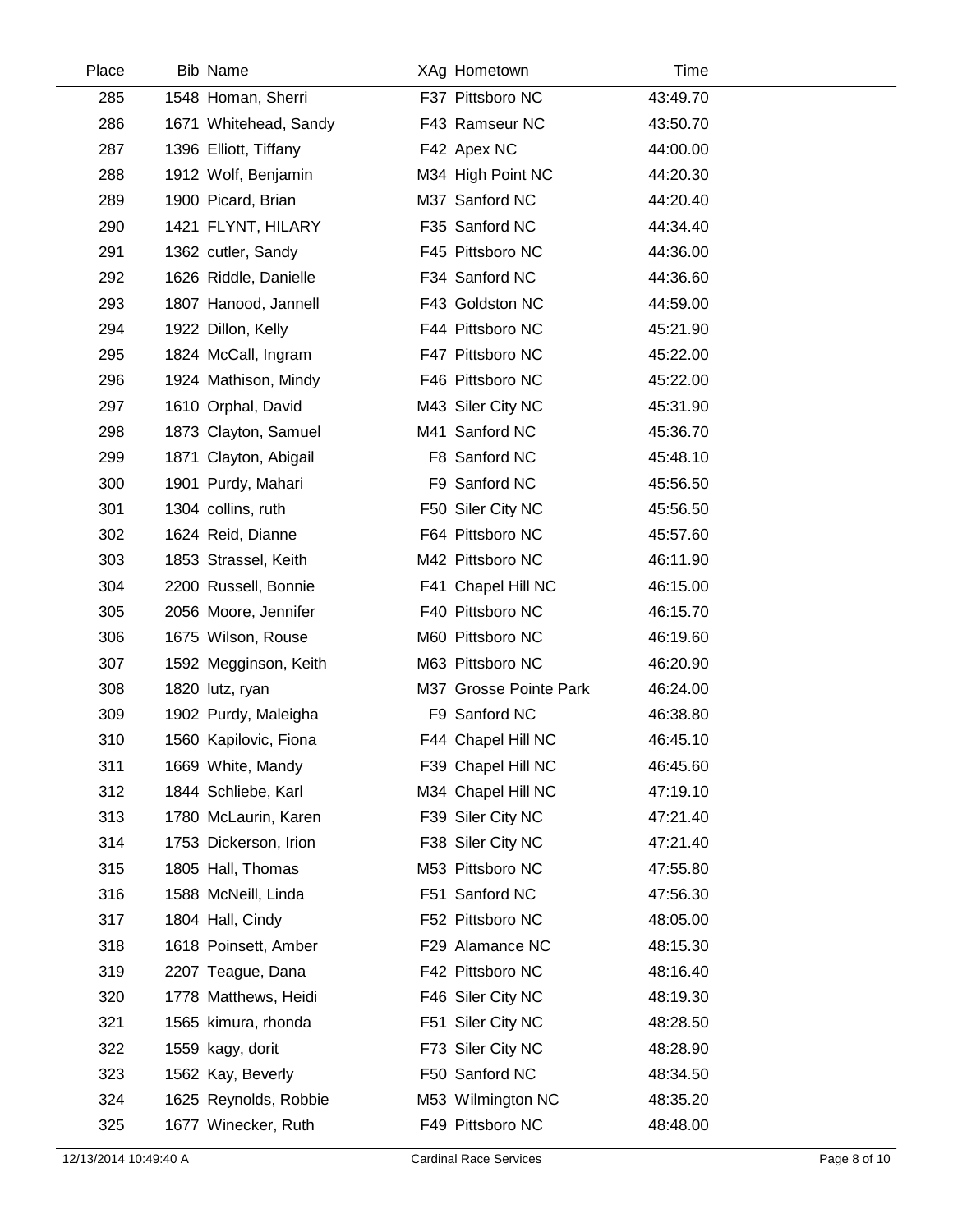| Place | <b>Bib Name</b>           | XAg Hometown       | Time     |  |
|-------|---------------------------|--------------------|----------|--|
| 326   | 1591 Megginson, Genevieve | F59 Pittsboro NC   | 49:16.90 |  |
| 327   | 1277 Brown, Jordan        | F27 Pittsboro NC   | 49:17.40 |  |
| 328   | 1828 Nickellstage, Bryan  | M35 DURHAM NC      | 49:21.00 |  |
| 329   | 1829 Nickellstage, Erin   | F32 DURHAM NC      | 49:21.60 |  |
| 330   | 1359 Cutler, Art          | M45 Pittsboro NC   | 49:55.80 |  |
| 331   | 1643 Southern, Susan      | F56 Pittsboro NC   | 50:46.60 |  |
| 332   | 1640 Smith, Cindy         | F52 Pittsboro NC   | 51:09.30 |  |
| 333   | 1180 Barber, Renee        | F50 Greensboro NC  | 51:10.80 |  |
| 334   | 1676 Wilson, Sue          | F55 Pittsboro NC   | 51:41.60 |  |
| 335   | 1284 Carreno, Laura       | F30 Pittsboro NC   | 51:58.00 |  |
| 336   | 1906 Sibbach, Heather     | F35 Broadway NC    | 52:04.50 |  |
| 337   | 1655 Terrell, Fabiola     | F36 Pittsboro NC   | 52:06.40 |  |
| 338   | 1908 Welch, Hope          | F61 Siler City NC  | 53:00.50 |  |
| 339   | 1466 Geiser, Marion       | F71 Pittsboro NC   | 53:00.90 |  |
| 340   | 2103 Nutile, Alberta      | F31 Pittsboro NC   | 53:06.50 |  |
| 341   | 1763 Harrison, Sue        | F31 Pittsboro NC   | 53:07.00 |  |
| 342   | 2196 Rockett, Sabrea      | F34 Pittsboro NC   | 53:34.90 |  |
| 343   | 2202 Slavin, Alan         | M46 Chapel Hill NC | 53:35.10 |  |
| 344   | 1759 Green, Andrea        | F47 Saxapahaw NC   | 53:46.70 |  |
| 345   | 1596 Merrill, Tessa       | F29 Siler City NC  | 54:34.80 |  |
| 346   | 1151 Anzola, Pedro        | M51 Siler City NC  | 54:36.20 |  |
| 347   | 1752 Decker, Jennifer     | F32 Siler City NC  | 54:44.00 |  |
| 348   | 1776 Lindley, Julie       | F45 Pittsboro NC   | 54:45.30 |  |
| 349   | 1909 Whitfield, Terry     | F59 Pittsboro NC   | 54:47.70 |  |
| 350   | 1933 Watson, Bronwyn      | M61 Pittsboro NC   | 55:11.30 |  |
| 351   | 1666 Walker, Marcia       | F64 Pittsboro NC   | 55:16.40 |  |
| 352   | 1771 King, Pamela         | F57 Bennett NC     | 55:21.30 |  |
| 353   | 2193 Poe, Erin            | F31 Siler City NC  | 55:21.50 |  |
| 354   | 571 Adams, Hannah         | F12 Chapel Hill NC | 55:39.70 |  |
| 355   | 1040 Adams, Leila         | F10 Chapel Hill NC | 55:39.90 |  |
| 356   | 942 Adams, Jeff           | M42 Chapel Hill NC | 55:41.70 |  |
| 357   | 1041 Adams, Monica        | F48 Chapel Hill NC | 57:13.60 |  |
| 358   | 1283 Carlson, Madonna     | F58 Chapel Hill NC | 57:14.60 |  |
| 359   | 2214 Wheeler, Lucy        | F44 Chapel Hill NC | 57:18.20 |  |
| 360   | 2218 Whyte, Becky         | F62 Siler City NC  | 57:18.90 |  |
| 361   | 1772 Landis, Susan        | F53 Chapel Hill NC | 57:19.20 |  |
| 362   | 1552 Hudson, Susen        | F42 Siler City NC  | 58:31.20 |  |
| 363   | 2198 Roper, Todd          | M51 Siler City NC  | 59:45.90 |  |
| 364   | 2197 Roper, Kim           | F37 Siler City NC  | 59:45.90 |  |
| 365   | 1798 Long, Jane           | F55 Goldston NC    | 59:52.50 |  |
| 366   | 1767 Inman, Julie         | F52 Siler City NC  | 59:56.90 |  |